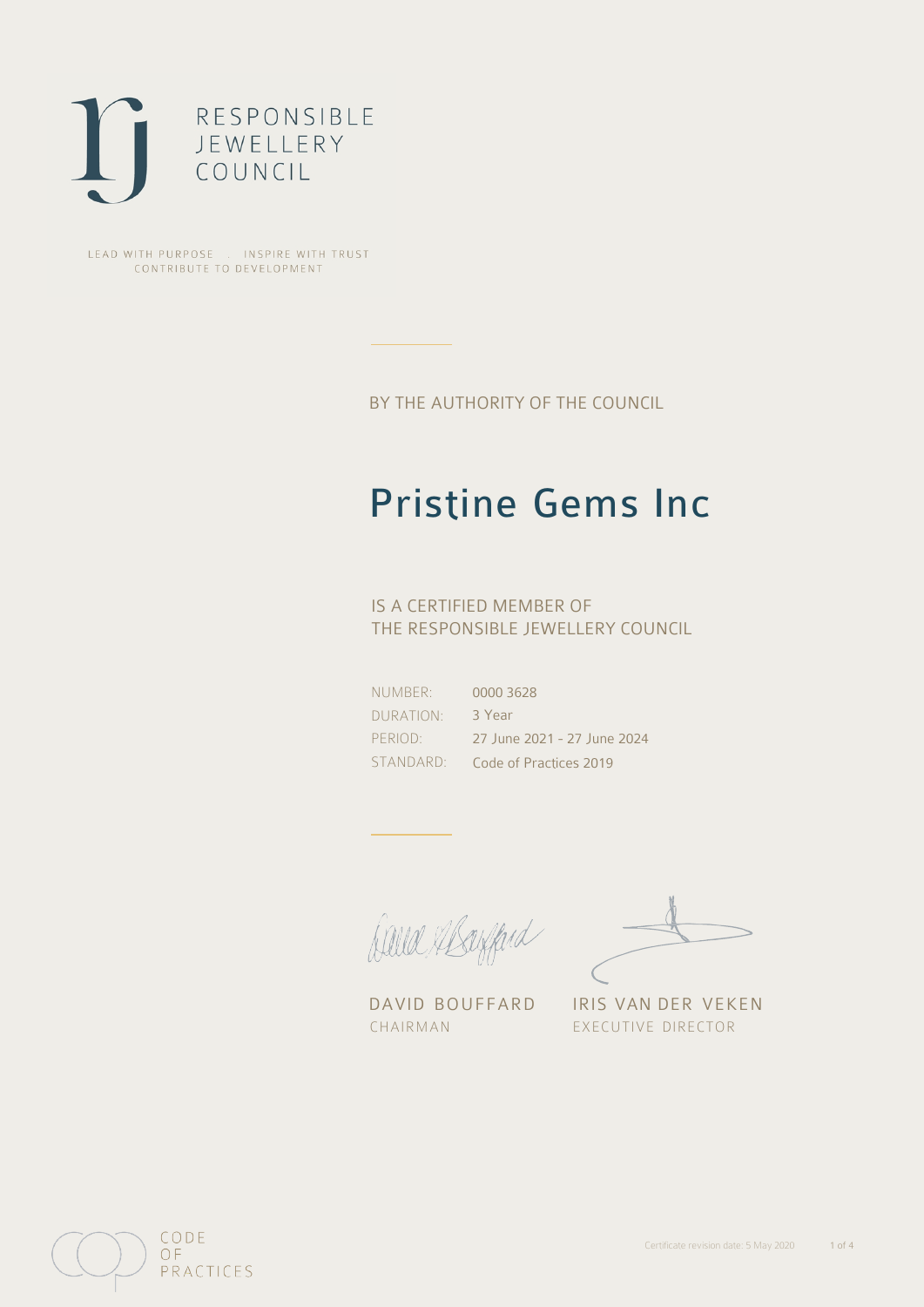

# **CERTIFICATION OVERVIEW**

| Diamonds and Coloured Gemstones Trader, Cutter and/or Polisher                                                                                                                                                                                                                                                                                                                                                                                       |
|------------------------------------------------------------------------------------------------------------------------------------------------------------------------------------------------------------------------------------------------------------------------------------------------------------------------------------------------------------------------------------------------------------------------------------------------------|
| 24 June 2021                                                                                                                                                                                                                                                                                                                                                                                                                                         |
| Re-certification                                                                                                                                                                                                                                                                                                                                                                                                                                     |
| Code of Practices 2019                                                                                                                                                                                                                                                                                                                                                                                                                               |
| Intertek Italia Spa                                                                                                                                                                                                                                                                                                                                                                                                                                  |
| 1. General requirements: 1-4, except 3.2<br>2. Responsible supply chains, human rights and due<br>diligence: 5-14, except 7.1a, 7.3, 8, 9, 13.2-4, 14.3<br>3. Labour rights and working conditions: 15-22, except 19.3,<br>21.3<br>4. Health, Safety and Environment: 23-27, except 23.6, 23.10, 27.4<br>5. Gold, Silver, PGM, diamond and coloured gemstone<br>products: 28-30, except 28.2a-b, i, j, 29.2<br>6. Responsible mining: Not Applicable |
|                                                                                                                                                                                                                                                                                                                                                                                                                                                      |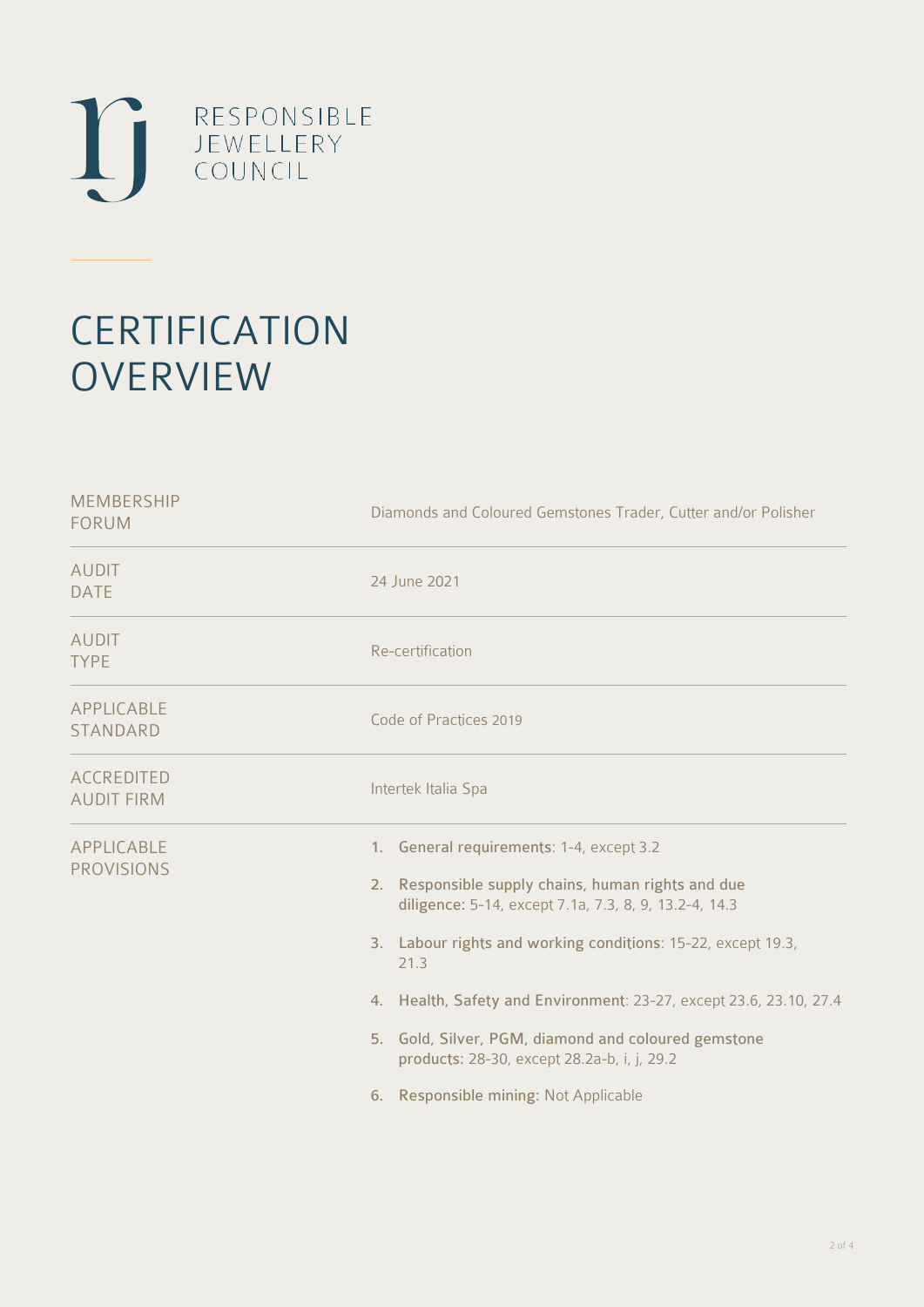| PROVENANCE<br><b>CLAIMS</b>                | Based on the written assurances from Suppliers, diamonds supplied do<br>not originate from the Mbada and Marange mines of Zimbabwe.                                                                                                                                 |
|--------------------------------------------|---------------------------------------------------------------------------------------------------------------------------------------------------------------------------------------------------------------------------------------------------------------------|
| <b>AUDITOR STATEMENT OF</b><br>CONFORMANCE | Based on the scope and findings of the certification audit, the member<br>has demonstrated a conformance level consistent with a:                                                                                                                                   |
|                                            | 3 Year Certification                                                                                                                                                                                                                                                |
| <b>NEXT AUDIT TYPE</b>                     | MID-TERM REVIEW (within 12-24 months):                                                                                                                                                                                                                              |
|                                            | A. Mid-term review NOT required due to:                                                                                                                                                                                                                             |
|                                            | No anticipated changes to the certification scope during the<br>certification period                                                                                                                                                                                |
|                                            | 3 or less minor non-conformances with critical provisions or in<br>general identified by the audit (not covered by parallel audits<br>for schemes identified as equivalent to RJC's) for an individual<br>member in the mining sector or a non-mining sector member |
|                                            | <25 full time equivalent personnel                                                                                                                                                                                                                                  |
|                                            | Low risk of non-conformances due to management controls                                                                                                                                                                                                             |
|                                            | Existence of parallel audits for schemes recognised by RJC                                                                                                                                                                                                          |
|                                            | Strong internal controls ensuring effective review and closure<br>of corrective actions for non-conformances                                                                                                                                                        |
|                                            |                                                                                                                                                                                                                                                                     |
|                                            | B. Mid-term review (desktop only) required due to:                                                                                                                                                                                                                  |
|                                            | No impact on conformance levels from any changes to the<br>certification scope                                                                                                                                                                                      |
|                                            | 5 or less minor non-conformances with critical provisions or in<br>general identified by the audit (not covered by parallel audits<br>for schemes identified as equivalent to RJC's) for an individual<br>member in the mining sector or a non-mining sector member |
|                                            | Possibility of remote verification of actions                                                                                                                                                                                                                       |
|                                            | No risk to critical provisions                                                                                                                                                                                                                                      |